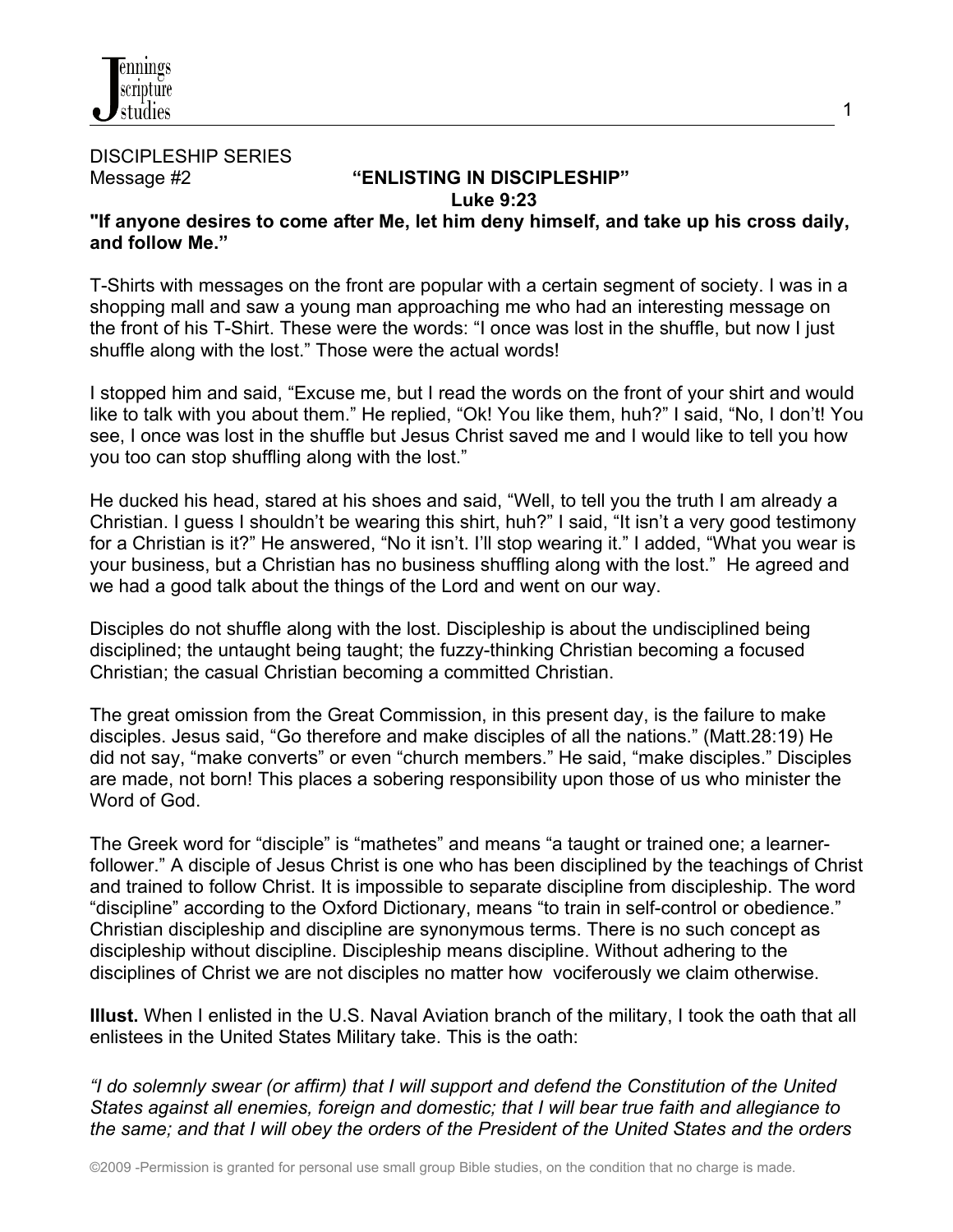*of the officers appointed over me, according to regulations and the Uniform Code of Military Justice.* "

Picture yourself standing before the Lord Jesus, repeating this discipleship pledge: "I am willing to come after You, therefore, I will deny myself, and take up my cross daily and follow You."

It is my prayer that this series of messages on Discipleship will result in two things: (1) the enlistment of new disciples of Jesus and (2) the encouragement and strengthening of those who are already disciples.

What is involved in enlisting in discipleship? There are four main thoughts in Luke 9:23 that give us the answer. First,

## **I. THE CALL TO DISCIPLESHIP.**

 "If anyone desires to *come after Me*, let him deny himself, and take up his cross daily, and follow Me." (Luke 9:23)

 In Mark's account of the occasion of Jesus' discipleship call, he writes, "And when he had called the people unto him with his disciples also, he said unto them, Whosoever will come after me, let him deny himself, and take up his cross, and follow me." (Mark 8:34) It was a call to a mixed audience.

 Notice the words, "And when he had called the people unto him with his disciples also." This was a mixed multitude – "the people," meaning the general populace, the outer circle, and "his disciples," the inner circle. His remarks fell on the ears of the curious as well as the committed.

 This call of Christ comprises an invitation. You and I receive many different kinds of invite ations during our lifetimes. We receive invitations for birthdays,anniversaries, graduations, weddings and the list goes on and on. How we respond to those invitations depends upon who is inviting us and how well we know them.. The Lord Jesus extends to us His invitation to follow Him. It is the most important invitation that any of us will ever receive.

 Jesus gave two great invitations during His earthly ministry. The first invitation to us is "Come *unto* me." (Matt. 11:28) The second invitation is: "Come *after* me." (Luke 9:23). It is obvious that one cannot come "after" until one has come "unto" Him. These are two completely different invitations directed at two different groups:

- One call is to the outside group  $-$  "come to Me" One call is to the inside group – "come after Me"
- One is a call to faith "come to Me" One is a call to follow – "come after Me"
- One is a call to sonship "come to Me" One a call to discipleship – "come after Me"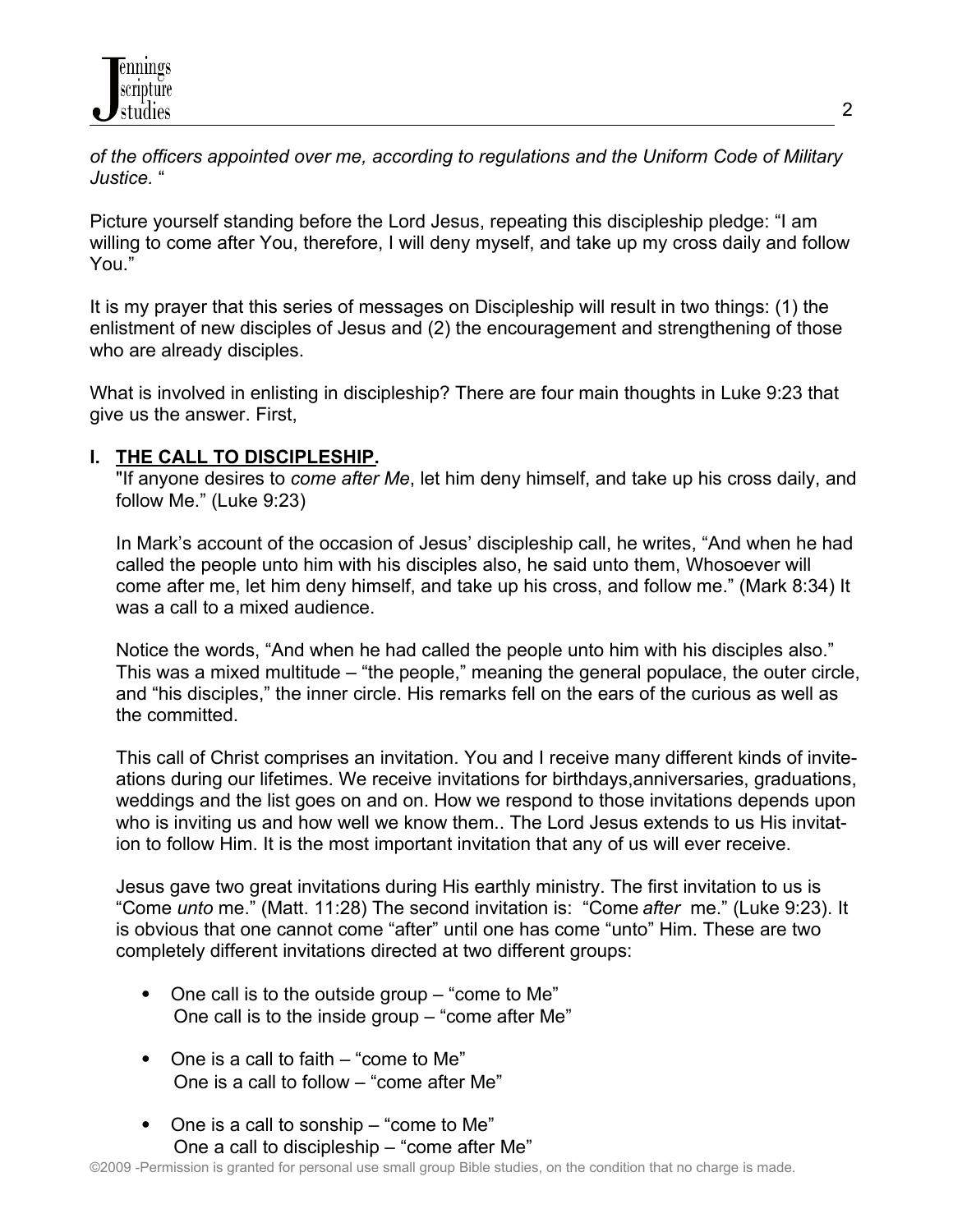

- One call is to the school of Christ –"come to Me learn of me" One call is to the service of Christ –"come after Me"
- One call is to lay down something "heavy laden" burden One call is to take up something – the cross
- One call is to come into the arms of Christ "come to me" One call is to come into the army of Christ – "come after me"

 I have heard these two invitations treated as though they were one and the same. It is obvious that they are different and require different responses. Jesus Christ continues to extend these dual invitations. Have you accepted both? If not, why not?

In addition to Christ's call there is, secondly:

#### **II. THE CANDIDATE FOR DISCIPLESHIP.**

"If *anyone* desires ……" (Luke 9:23)

 As we noted, in Mark's Gospel Jesus addressed "the people" and also "His disciples." In the curious crowd there may have been those who would respond to His call and join those who were already His committed disciples. Therefore, Jesus called out, "If anyone desires to come after Me, let him deny himself, and take up his cross daily, and follow Me."

 There are, at the very least, two qualifications in Jesus' call that open the door to a life of discipleship. The qualifying words are: "anyone" and "desires." One word presents an appeal, the other pertains to an appetite. I will explain as follows:

#### **A. The Extent Of The Appeal** – "*If anyone."*

The universality of the appeal underscores the impartiality of God. Would all those who heard become disciples? No. But they could not say they were not invited. There are many "impartial invitations" in the New Testament. Some of them are:

Mark 4:23 "If anyone has ears to hear, let him hear." John6:51 "If anyone eats of this bread he shall live forever." John 7:17 "If anyone will do his will, he shall know of the doctrine." John 7:37 "If anyone thirsts, let him come unto me, and drink." John 10:9 "If anyone enters in, he shall be saved." John 12:26 "If anyone serves me, let him follow me."

Are you an "anyone"? The door to the Discipleship Classroom is wide open to those who have responded to Jesus' invitation to "*come unto me*." That invitation also contained these words, "*and learn of me.*" Those who do not respond to the appeal to *"come to Him"* will have no desire to "come after" Him and learn of Him.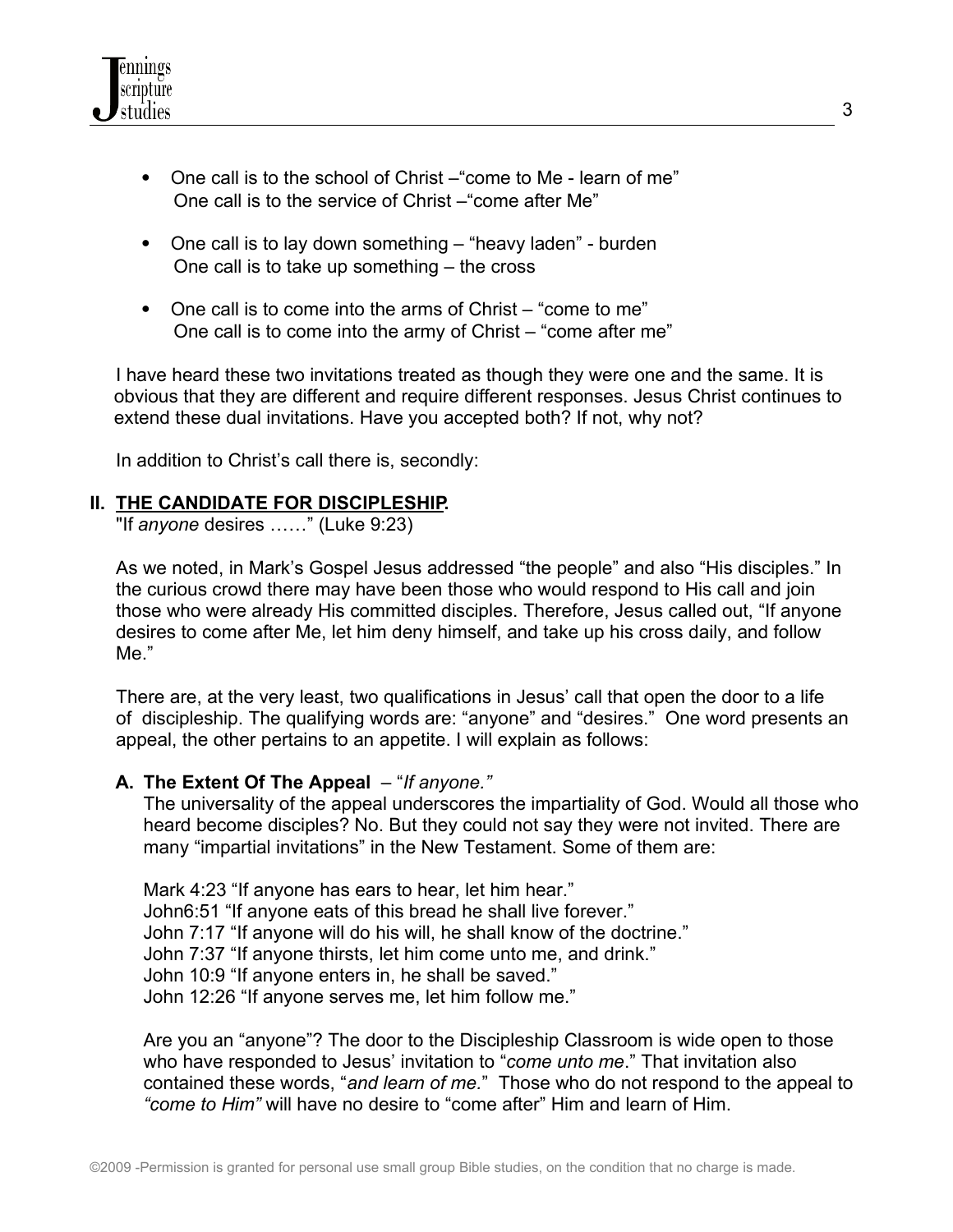

 Neither is this appeal for a select few who might think themselves to be super saints. Another qualifier is in the word "*desires*."

## **B. The Existence Of An Appetite** – "If anyone *desires*"

 "*Desire"* is a powerful word. The synonyms are: yearning; longing; craving; hunger. The desire of which Jesus was speaking is the possession of a spiritual appetite. "They that hunger and thirst after righteousness shall be filled." (Matt. 5:6) Discipleship begins with desire, with a yearning, longing, hunger for Jesus. The Psalmist had this appetite, this desire for God. He said, "I desire to do your will, O my God." (Psalm 40:8)

 It is this hunger for God that motivates disciples to prioritize their lives and make the choices and changes necessary to follow the Lord Jesus. Spiritual desire is at the heart of discipleship. Some who profess to be Christians simply lack this quality. If you do not have that longing, craving, yearning, hunger to "come after" Jesus, it could be that you have not truly "come to" Him!

 The call that Jesus gave addressed the matter of the candidate and, in addition, gave conditions for discipleship. Look now at those conditions.

#### **III.THE CONDITIONS FOR DISCIPLESHIP.**

 "If anyone desires to come after Me, *let him deny himself*, and take up *his cross* daily, and follow Me." (Luke 9:23)

Note two conditions in this statement:

## **A. Condition One: The Rejection Of Self.**

"Let him deny himself." The greatest hindrance to following Jesus is not other persons but our own selves! Consider the variety of words prefixed by the word "self" that illustrate how "self" can dominate us: self righteousness, self centeredness, self interest , self confidence, self consciousness, self defense, self importance, self indulgence, self opinion, self reliance, self satisfaction, self seeking, self sufficient. To desire Christ is to deny self. The option is to desire self and deny Christ!

 What does self-denial mean? To deny *to* self something and to deny *self* are two different things. Throughout history there have been those who misunderstood what Jesus was saying. Consequently they went to great extremes to deny *to* themselves certain comforts. For example:

- Saint Ascepsimas wore so many chains that he had to crawl around on his hands and knees. He said he was practicing self denial.
- Besarion, a monk, denied his body comfortable sleep. For 40 years, he would not lie down to sleep.
- Macarius sat naked in a swamp for six months until mosquito bites made him look like a victim of leprosy.
- St. Marion spent eleven years in a hollowed-out tree trunk.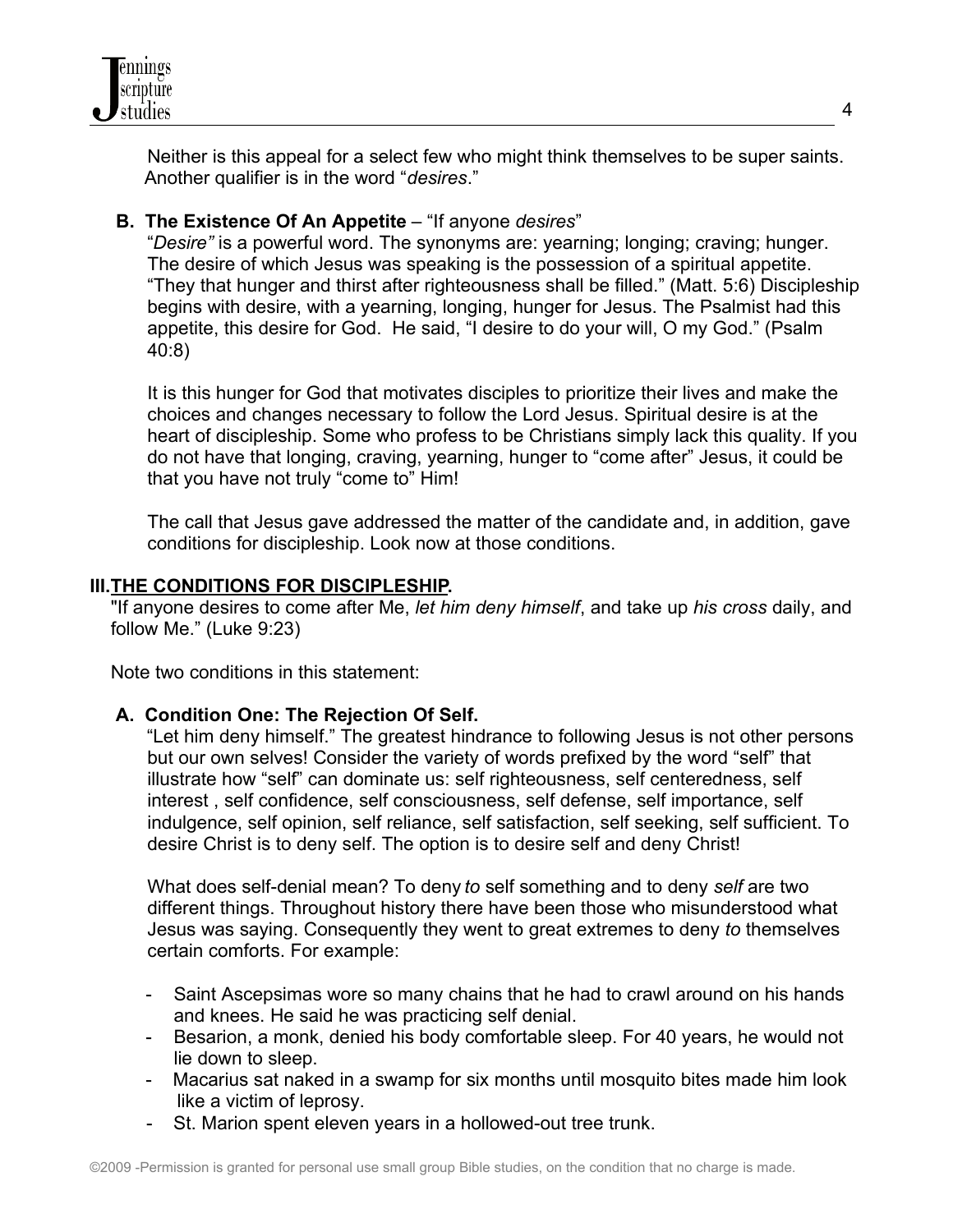These were sincere persons but sincerely misinformed about what Jesus said when He said, "Let him deny himself." The meaning of denying ones self in the original language of the New Testament meant "to ignore." It was a term meaning "to refuse to admit one's identity." It means to put self down by putting Christ up – when He has first place in our lives we, in the chronological order of things, take the lower place. John the Baptist said it like this: "He must increase, but I must decrease." (John 4:30)

John Wesley described it like this: "There are two paths. The path of God's will and the path of man's will. The two paths run parallel, but lead in different directions. We cannot walk both at the same time. To chose one means to abandon the other. Denying God is to walk in self's path. To deny self is to walk in God's path."

The second condition for discipleship is:

## **B. Condition Two: The Reception Of A Cross.**

 "Take up his cross." What does this mean? First, consider what it does not mean – it does not mean to take up Christ's cross. "The old rugged cross" was Christ's cross alone. In John 19:17 we read, "And He, bearing *His cross*, went out to a place called the Place of a Skull." Underscore the words, "He, bearing *His cross*." It was His cross there was only one exactly like the one on which Christ was crucified.

 In Luke 9:23 Jesus said, "If anyone desires to come after Me, let him deny himself, and take up *his cross."* Jesus had His cross, the would-be disciple will have his own cross. So, taking up a cross does not mean bearing the same cross that Jesus bore.

 What does the statement "take up his cross" mean? I have heard persons speak of their physical maladies, some financial misfortune, some fracture in their family, etc. as their "cross to bear." Those situations may be painful experiences but that is not what Jesus was referring to. If that is what Jesus meant, then everyone, saint and sinner, disciple and non-disciple alike have crosses to bear. No, the common problems of mankind are not crosses in the sense that Jesus meant.

For us to understand what Jesus meant we must think about what it meant to the people in Jesus' day. Surely it meant horrible suffering to be literally crucified. But for someone to be identified with Jesus in that day also meant suffering – the suffering of ostracism, renunciation, unpopularity, rejection and confiscation of possessions in many cases. To "take up his cross" meant to identify unashamedly and publicly with Jesus Christ and to endure the disfavor of identifying with Him from a scoffing world.

 J. Dwight Pentecost comments on the statement "take up his cross" in these words: "The cross was also the sign of His rejection by the nation. One must be willing to identify with the rejected One and be willing to assume what is involved in that identi fication in order to be Christ's disciple." ("*The Words And Works Of Christ*")

 Furthermore, for Jesus to take up His cross meant for Him to submit to the will of His Father. His prayer in Gethsemane was, "Not my will, but Yours be done." (Matt.26:42) Pentecost continues, "In order to be a true disciple one must submit himself comple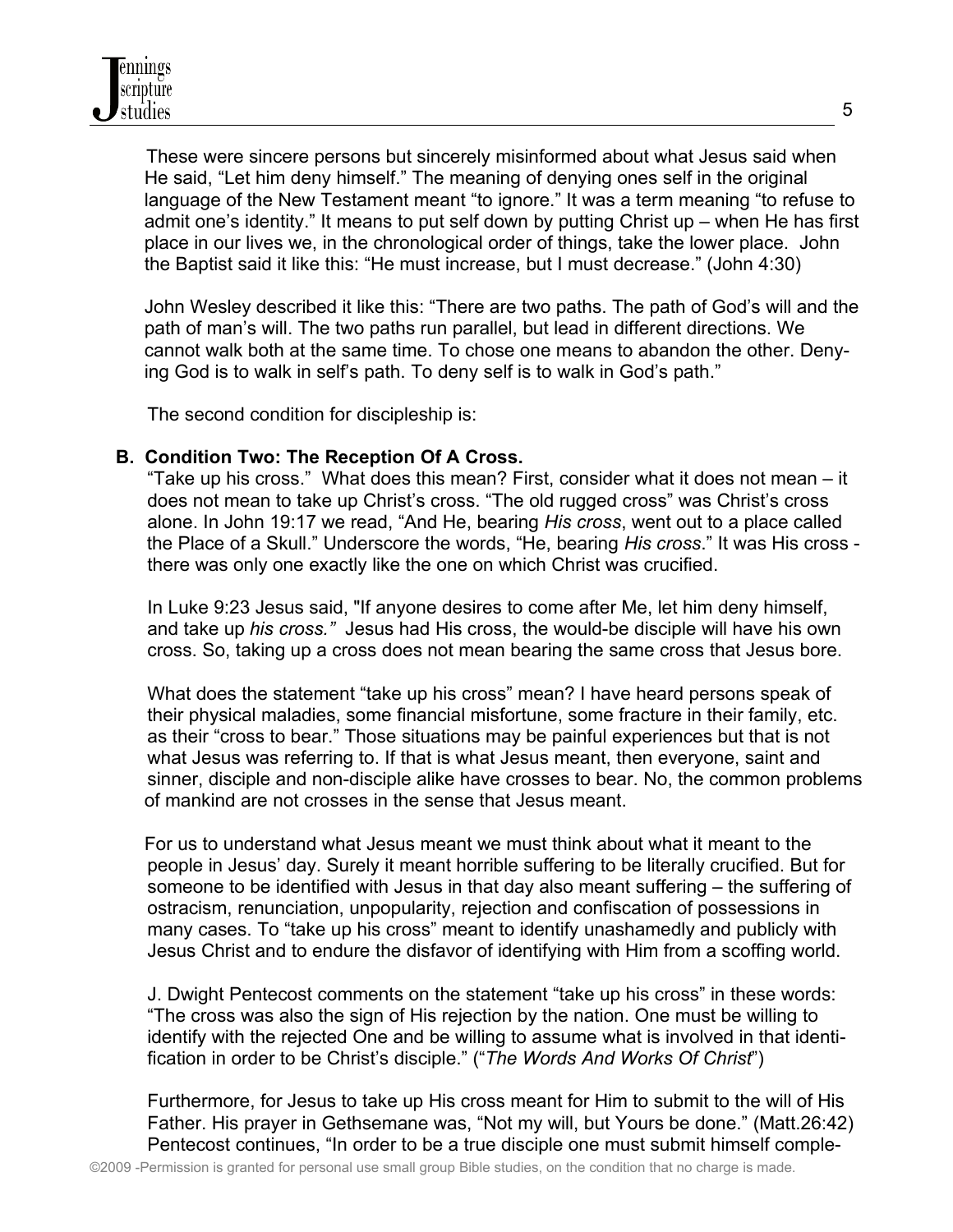tely to the will of Jesus Christ. The cross in the life of Christ was the test of His obedience to the will of God. One who would be Christ's true disciple must be willing to submit himself to the will of God, whatever it entails."

 Taking up one's cross is to submit to the will of God unconditionally and to identify with Christ openly and unashamedly. This world is no friend to grace and the true disciple of Jesus will soon learn that when the world detects that he is Christ's disciple he will suffer rejection and to some degree persecution.

 **Illust.** Thomas à Kempis wrote, "Jesus hath many lovers of His Kingdom, but few bearers of His cross. All are disposed to rejoice with Him, but few to suffer for His sake."

 Cross bearing is not forced upon us. Jesus said, "let him take up his cross." If we bear the cross, it will be because we choose to do so. Cross bearing is not accidental, it is intentional. But know this: There are no empty handed disciples, no cross-less disciples of Jesus Christ! So, it is down with self, up with our cross and on with Christ! Let us carry our cross with a smile for a frowning cross-bearer defeats his purpose!

 "Jesus, I my cross have taken, All to leave and follow Thee." - Henry Lyte

 There is one additional phrase in Jesus' discipleship call that I wish to emphasize and that is:

#### $\overline{a}$ **IV. THE CONTINUATION OF DISCIPLESHIP.**

"Take up his cross *daily,* and follow me."

 Eugene Peterson's book on discipleship is titled "A Long Obedience In The Same Direction." The subtitle is: "Discipleship in an Instant Society." That is a good definition of what discipleship truly is. It is not easy, it is not fast and it is not short! For that reason many do not desire to be true disciples.

 Do I hear someone asking, "How long does Jesus expect me to follow in His footsteps?" The answer is in these eight words: "Take up his cross *daily,* and follow me." In these words there are two important discipleship principles:

## **A. Discipleship is Day by Day.** – "daily"

 I heard someone say, "Life is so daily!" Yes, and every day we have the privilege of carrying our cross and walking with Jesus. It is not a once a week experience at 11:00 o'clock on Sunday morning!

 **Illust.** J. Oswald Sanders writes, "The temper of our times is for instant gratification and short-term commitment, quick answers to prayer and quick results with a minimum of effort and discomfort. But there is no such thing as easy and instant disc ipleship. One can commence a walk of discipleship in a moment, but the first step must lengthen into a life-long walk. There is no such thing as short-term discipleship."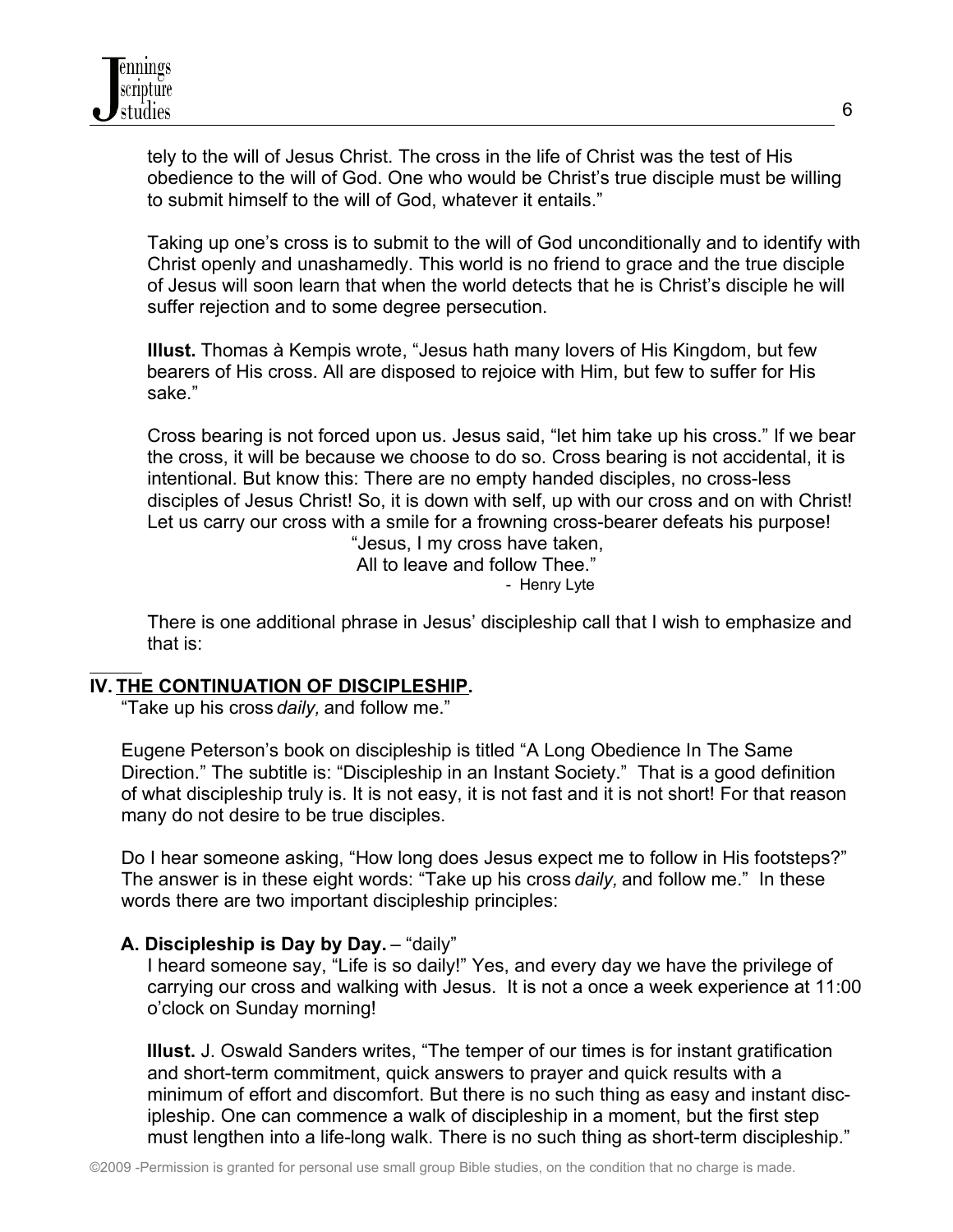

#### (*The Joy Of Following Jesus*)

 It may be relatively easy to carry our cross for one day, but every day cross bearing would be unbearable if it were not for the Lord's provision to lift our load as He prom ises to do: "Cast your burden on the Lord and he shall sustain you." (Psalm 55:22)

## **B. Discipleship is Step by Step.**

 Jesus said, "follow me." Peter said, Christ left us an example "that you should follow his steps." (I Peter 2:21) Traveling with Jesus as our walking Companion is not only a day by day experience but a step by step journey. Discipleship is not a 100 yard dash – it is a marathon! It is not a destination, rather it is a life-long pilgrimage with Jesus!

There are two kinds of Christian pedestrians:

## *Far-Off Followers*

 In Luke 22 is the account of the arrest of the Lord Jesus. In quick succession are these three statements regarding Peter: (a) "And Peter followed afar off." (Luke 22:54) (b) The  $2^{nd}$  statement is in the next verse: "And when they had kindled a fire  $\dots$  and were set down together, Peter sat down among them." – among enemies. (c) Then in verse 56 we read, "But a certain maid said, "This man was also with him." Verse 57 tells us that "he denied saying, woman, I know him not."

 He followed afar off, sat with Christ's enemies and denied Jesus. Stragglers are a danger to themselves and to the cause of Christ. Peter did get back in step with Jesus. Read about it in John chapter 21.

## *Faithful Followers.*

 A good example for today's disciples are those mentioned in Rev 14:4 - "These are those who follow the Lamb wherever he goes." Day by day, step by step followers do not get out of step with their Lord!

 We followers of Christ are called disciples and we are also called "pilgrims" in scripture. A pilgrim is someone who is on the move, going somewhere, not wandering aimlessly about but with a destination in mind. We disciple-pilgrims are going home! We are following our Savior-Shepherd right into the Father's House!

## **CONCLUSION**

Are you a follower or a fan of Jesus? To become a fan of Jesus is much easier than to become a follower. A fan can admire Him from a distance but true followers have an intimate association with Him. They submit to His disciplines, obey and follow Him. Are you a fickle fan or a faithful follower? Jesus' followers are called disciples, not fans.

Jesus is calling out to us, ""If anyone desires to come after Me, let him deny himself, and take up his cross daily, and follow Me." This invitation is impartial, individual and interminable. Jesus still carries on an enlistment campaign. Have you enlisted yet? Will you enlist?